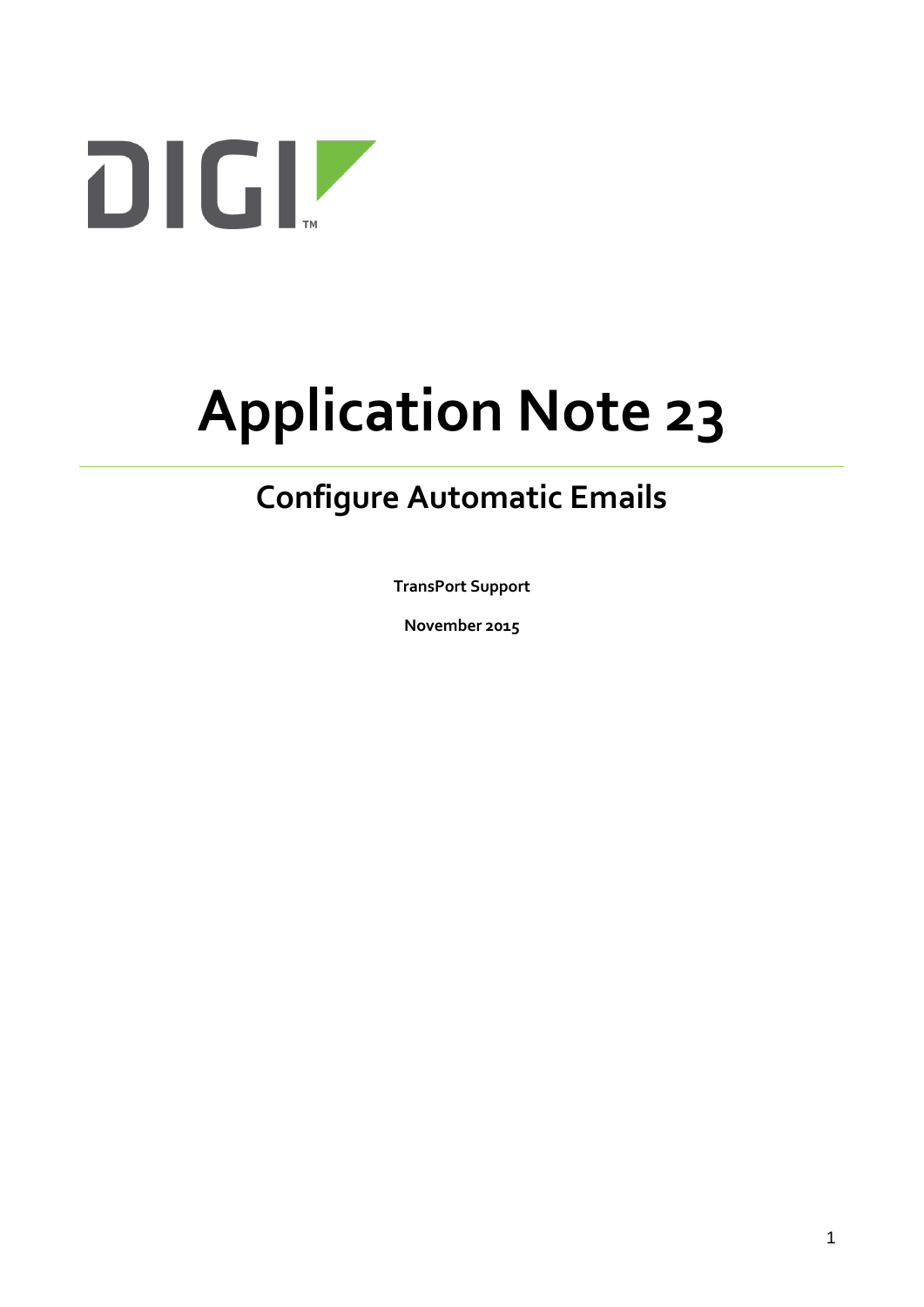## Contents

| $\mathbf{1}$   |     |  |  |
|----------------|-----|--|--|
|                | 1.1 |  |  |
| 1.2            |     |  |  |
|                | 1.3 |  |  |
|                | 1.4 |  |  |
| $\overline{2}$ |     |  |  |
|                | 2.1 |  |  |
|                | 2.2 |  |  |
|                | 2.3 |  |  |
|                | 2.4 |  |  |
| $\mathbf{R}$   |     |  |  |
| 4              |     |  |  |
|                | 4.1 |  |  |
|                | 4.2 |  |  |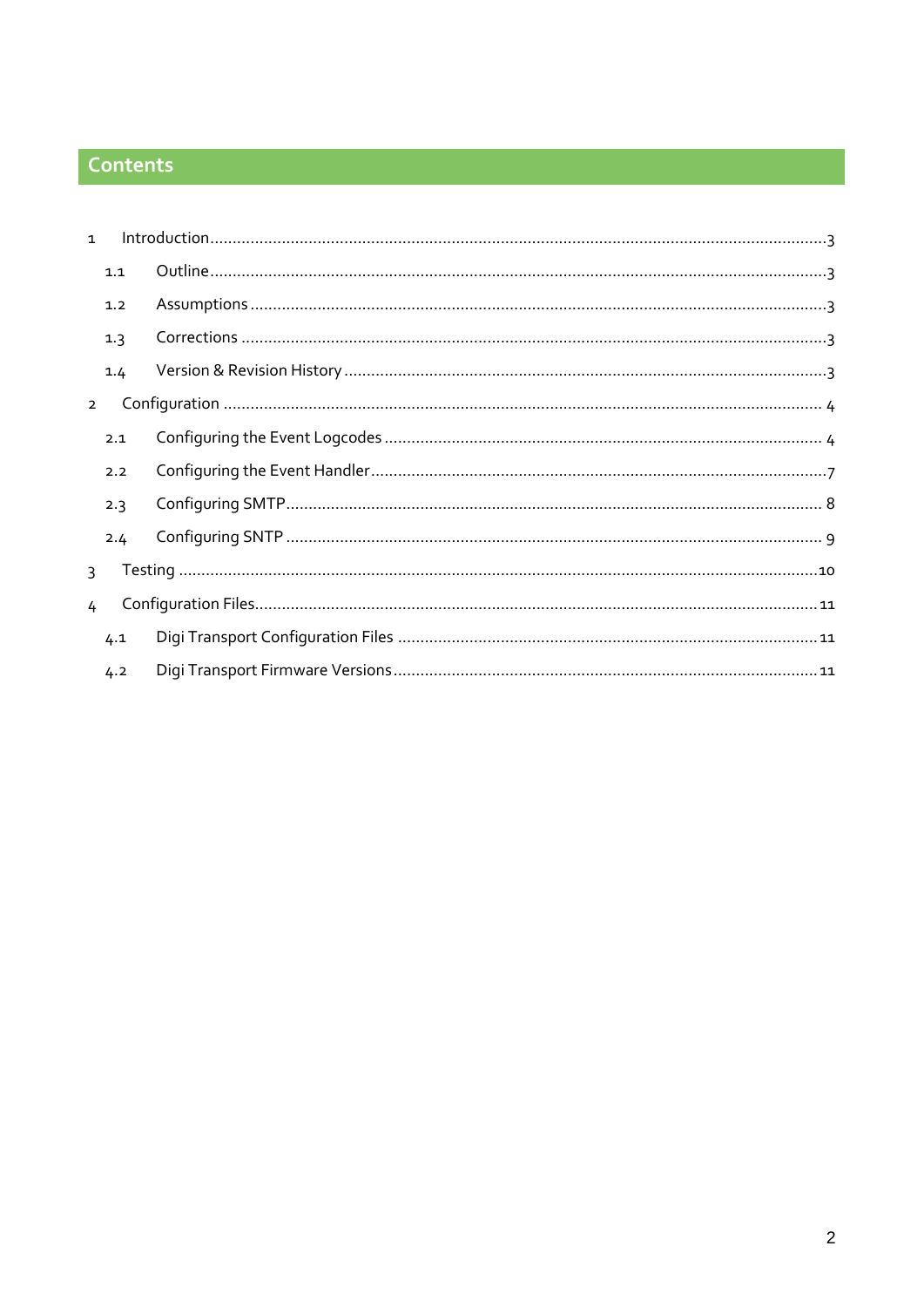## <span id="page-2-0"></span>**1 INTRODUCTION**

#### <span id="page-2-1"></span>**1.1 Outline**

This document contains information regarding the configuration and use of automatic emails as a diagnostic tool.

All Digi Transport products contain an event log. Whenever the Digi Transport firmware does any significant operation an event is stored in the event log. Each event can be used to trigger an automatic email, SNMP trap or on products with GPRS an SMS message.

#### <span id="page-2-2"></span>**1.2 Assumptions**

This guide has been written for use by technically competent personnel with a good understanding of the communications technologies used in the product, and of the requirements for their specific application.

This application note applies to;

**Models shown:** Digi Transport WR41v1.

**Other Compatible Models:** All Digi Transport products.

**Firmware versions:** 5.146 or newer.

**Configuration** This Application Note assumes that the Digi Transport product has a PPP instance configured to connect to the Internet to allow IP access to an SMTP server.

#### <span id="page-2-3"></span>**1.3 Corrections**

Requests for corrections or amendments to this application note are welcome and should be addressed to: [support.wizards@digi.com](mailto:support.wizards@digi.com)

Requests for new application notes can be sent to the same address.

#### <span id="page-2-4"></span>**1.4 Version & Revision History**

| <b>Version Number</b> | <b>Status</b>          |  |
|-----------------------|------------------------|--|
| 1.0                   | Published              |  |
| 1.1                   | Digi Transport branded |  |
| 1.2                   | Updated to new GUI     |  |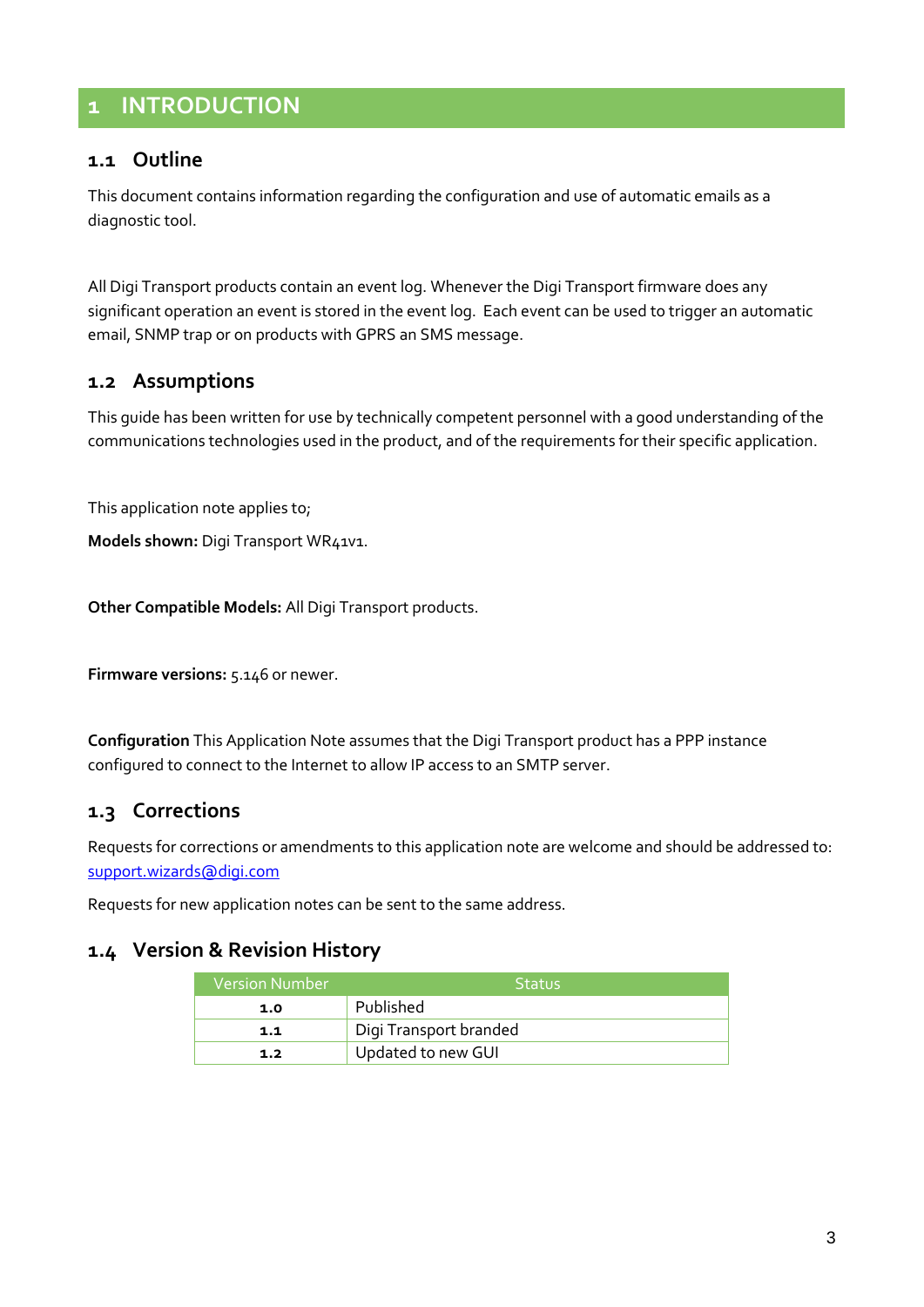## <span id="page-3-0"></span>**2 CONFIGURATION**

#### <span id="page-3-1"></span>**2.1 Configuring the Event Logcodes**

First it is necessary to choose which events should trigger the automatic emails.

The Event logcodes are configured from **Configuration - Alarms > Event Logcodes**. The list of events and trigger priorities is held in a file called logcodes.txt, when the event logcodes are changed the changes will not appear in the config.da0 or logcodes.txt files, but are stored in the logcodes.dif file once the changes have been saved.

In order to send an email when a particular event occurs, the trigger priority for the event should be changed. There can be a number of reasons for each event. Each event can be configured with a global trigger priority which applies to all the reasons. It is also possible to override the global event trigger priority with a different trigger priority for each reason. In the example below the event "SNTP Client" will be used to trigger an automatic email but only for the reason "Time Set Request". So the trigger priority for the "Time Set Request" reason will be changed and the trigger priority for the "SNTP Client" event will not be changed.

**Note:** Using X25 events for TPAD

If you wish to diagnose a problem with on line authorisation using TPAD then use the following events to trigger automatic emails (event numbers 68 and 69).

Extract from logcodes.txt:

68,0,%e %a X25 Call gone 69,0,%e %a X25 Deactivated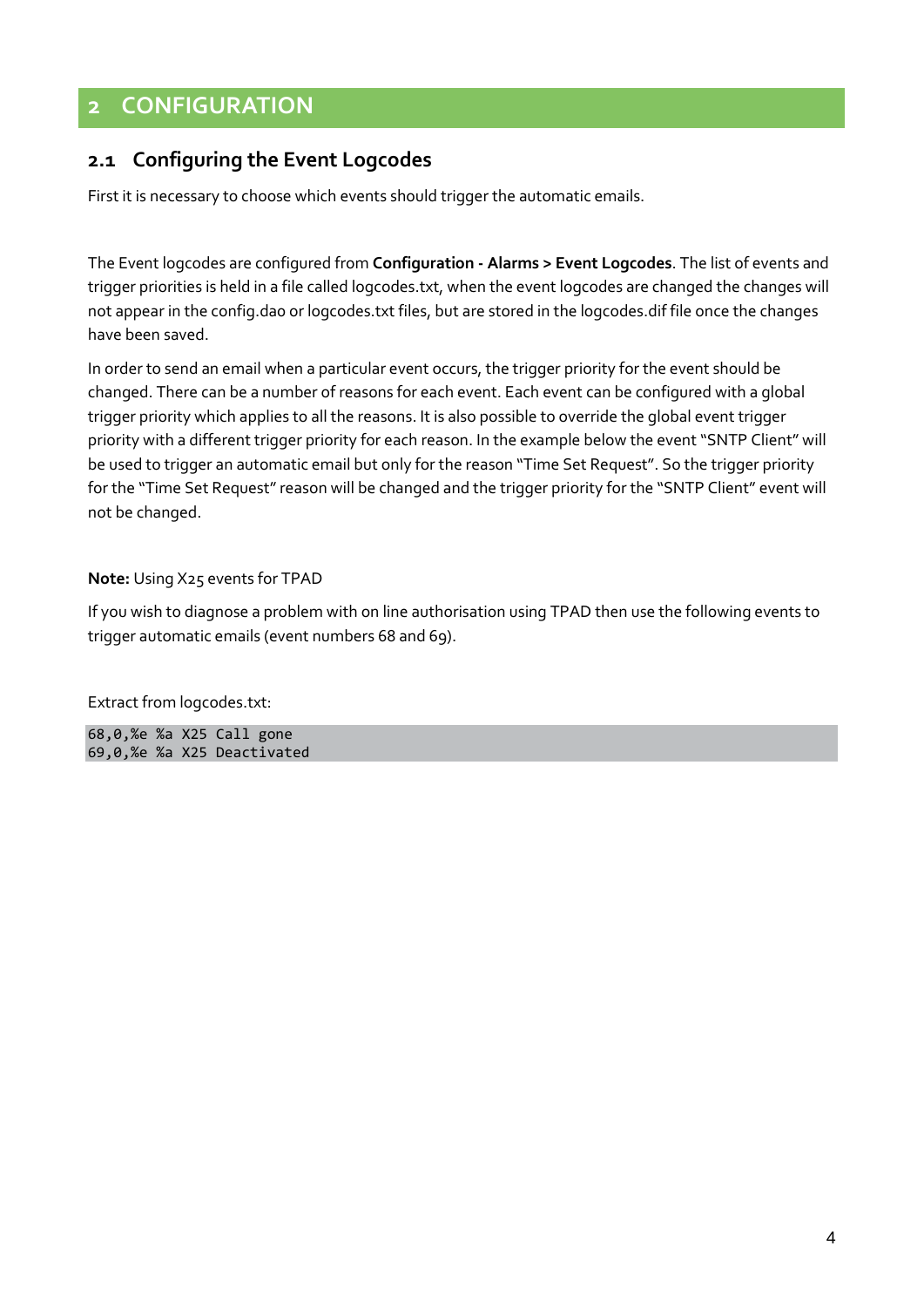Navigate to **Configuration - Alarms > Event Logcodes**

| <b>Configuration - Alarms &gt; Event Logcodes</b> |                                                                                                                                                                                                                                                                                                                                                                                                                                                                                                                                                                                                                           |                                  |
|---------------------------------------------------|---------------------------------------------------------------------------------------------------------------------------------------------------------------------------------------------------------------------------------------------------------------------------------------------------------------------------------------------------------------------------------------------------------------------------------------------------------------------------------------------------------------------------------------------------------------------------------------------------------------------------|----------------------------------|
|                                                   |                                                                                                                                                                                                                                                                                                                                                                                                                                                                                                                                                                                                                           |                                  |
| ▶ Event Settings                                  |                                                                                                                                                                                                                                                                                                                                                                                                                                                                                                                                                                                                                           |                                  |
| ▼ Event Logcodes                                  |                                                                                                                                                                                                                                                                                                                                                                                                                                                                                                                                                                                                                           |                                  |
|                                                   | The logcodes describe the logged events. It is possible to configure each event / reason with a specific priority which can be used<br>to control when that event / reason causes an alarm to be created.                                                                                                                                                                                                                                                                                                                                                                                                                 |                                  |
| <b>Event Description</b>                          | <b>Filter Event</b><br><b>Reasons</b>                                                                                                                                                                                                                                                                                                                                                                                                                                                                                                                                                                                     | <b>Reason</b><br><b>Priority</b> |
| Power-up[%c]                                      | Reboot command<br>1<br>$\overline{2}$<br>Reboot command via web<br>Message shortage reboot<br>з<br>Buffer shortage reboot<br>4<br><b>Buffers excessive</b><br>5.<br>MsaLoa<br>6<br>$\overline{7}$<br>High CPU usage<br>8 Locked task %c<br>Watchdog timeout<br>9.<br>10 Reboot command via iDigi Server<br>11 Python script watchdog<br>12 ESPAD request                                                                                                                                                                                                                                                                  |                                  |
| Clear Event Log                                   | 1                                                                                                                                                                                                                                                                                                                                                                                                                                                                                                                                                                                                                         |                                  |
| Reboot                                            |                                                                                                                                                                                                                                                                                                                                                                                                                                                                                                                                                                                                                           |                                  |
| $%e$ %a up                                        | 3                                                                                                                                                                                                                                                                                                                                                                                                                                                                                                                                                                                                                         |                                  |
| %e %a down                                        | Inactivity<br>$\mathbf{1}$<br>Remote disconnect<br>$\mathbf{2}$<br>LL disconnect<br>3<br>Upper layer reg<br>4<br>5 Negotiation failure<br>Retransmit failure<br>6<br><b>DISC</b> transmit<br>$\overline{7}$<br><b>TEI</b> failure<br>8<br>9<br><b>TEI</b> lost<br>10 Lower deactivated<br>11 DISC receive<br>12 B Channel clr<br>13 Protocol failure<br>14 PPP PING Failure<br>15 PPP TX Link Failure<br>16 Call Reg Timeout<br>17 LCP Echo Failure<br>18 Rebooting<br>19 Firewall Request<br>20 Timeband Off<br>21 Max up time<br>22 Max negotiation time<br>23 LL remote disconnect<br>24 WEB request<br>25 CLI request | $\overline{2}$<br>6<br>5<br>5    |

The following table describes the meaning of each column.

| Parameter              | Description                                                             |  |  |  |
|------------------------|-------------------------------------------------------------------------|--|--|--|
| Event                  | A numerical value that represents the event                             |  |  |  |
| Description            | The main description of the event.                                      |  |  |  |
| Filter                 | If the Filter is ON, this event will not be logged.                     |  |  |  |
| <b>Event Priority</b>  | The priority that the event currently has assigned. This is the trigger |  |  |  |
|                        | priority.                                                               |  |  |  |
| Reasons                | The reason that the event is triggered.                                 |  |  |  |
| <b>Reason Priority</b> | The priority that the reason currently has assigned                     |  |  |  |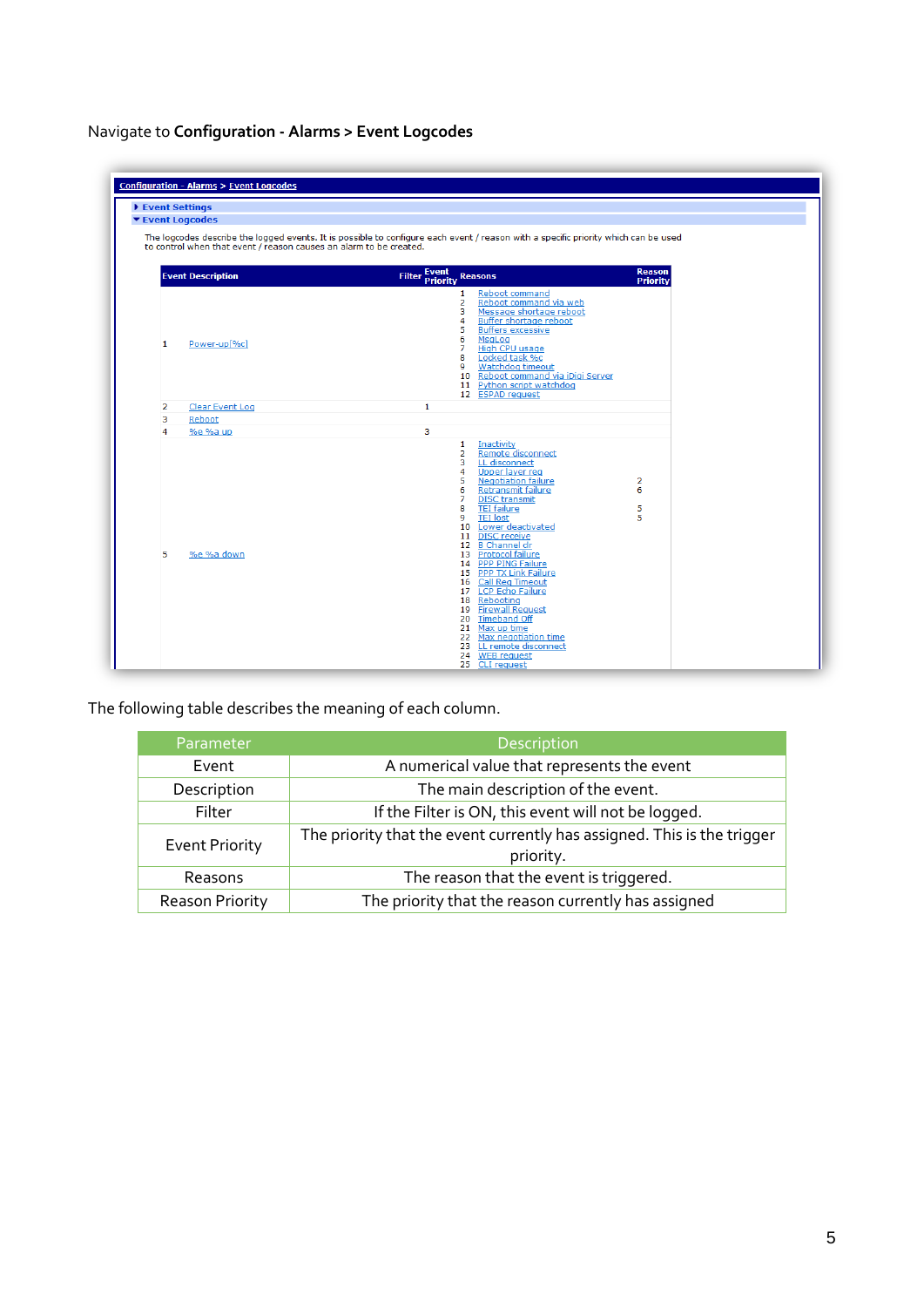Click on **Time Set Request** reason (ensure that it is under the **SNTP Client** description).

| 50 | %e %a No Transaction Response   |                                             |   |
|----|---------------------------------|---------------------------------------------|---|
| 51 | %e %a Overlapped Transactions   |                                             |   |
| 52 | %e %a SAPI 16 Up                |                                             |   |
| 53 | %e %a SAPI 16 Down              |                                             |   |
| 54 | <b>SNTP Client</b>              | Time Set Request<br><b>Retries Exceeded</b> | 0 |
| 55 | <b>SMTP Retry</b>               |                                             |   |
| 56 | %e %a Excessive Tran Time       |                                             |   |
| 57 | PPP %a Busy. Mapped to PPP %s   |                                             |   |
| 58 | Default Route %a Out Of Service |                                             |   |
| 59 | Static Route %a Out Of Service  |                                             |   |

You will then be presented with the following options, configure as shown:

| <b>Event: SNTP Client Reason: Time Set Request</b>                                                         |  |  |  |  |  |
|------------------------------------------------------------------------------------------------------------|--|--|--|--|--|
| Log Priority: 0                                                                                            |  |  |  |  |  |
| $\Box$ Inherit alarm priority from event                                                                   |  |  |  |  |  |
| Alarm Priority: 9                                                                                          |  |  |  |  |  |
| © All                                                                                                      |  |  |  |  |  |
| Alarm Priority is dependent on the event being logged by Entity<br>$\overline{\phantom{0}}$<br>instance lo |  |  |  |  |  |
| Priority only applies to                                                                                   |  |  |  |  |  |
| $\Box$ PPP 1<br>$\Box$ PPP 3<br>$\Box$ PPP 0<br>PPP <sub>2</sub>                                           |  |  |  |  |  |
| $\Box$ PPP 5<br>$\Box$ PPP 4<br>$\Box$ PPP 6<br>PPP <sub>7</sub>                                           |  |  |  |  |  |
| Store a snapshot of the Traffic Analyser trace on the log drive                                            |  |  |  |  |  |
| If this event creates an Email alarm                                                                       |  |  |  |  |  |
| Attach a snapshot of the Traffic Analyser trace                                                            |  |  |  |  |  |
| After this event: O Leave the Analyser trace                                                               |  |  |  |  |  |
| Freeze the Analyser trace                                                                                  |  |  |  |  |  |
| Delete the Analyser trace                                                                                  |  |  |  |  |  |
| Attach a snapshot of the Event Log                                                                         |  |  |  |  |  |
| After this event: O Leave the Event Log                                                                    |  |  |  |  |  |
| © Delete the Event Log                                                                                     |  |  |  |  |  |
| Attachment List ID: 0                                                                                      |  |  |  |  |  |
| If this event creates a Syslog alarm, use                                                                  |  |  |  |  |  |
| $\overline{\phantom{a}}$<br>Syslog Priority: Info<br>$\overline{\phantom{a}}$<br>Syslog Facility: User     |  |  |  |  |  |
|                                                                                                            |  |  |  |  |  |
| Apply                                                                                                      |  |  |  |  |  |
|                                                                                                            |  |  |  |  |  |

| Parameter                             | Setting                | Description                                                                                         |
|---------------------------------------|------------------------|-----------------------------------------------------------------------------------------------------|
| Alarm Priority                        | 9                      | This is the trigger priority – change it from o to 9                                                |
| Attach a snapshot<br>of the Event Log | Checked                | On - The email will have the Eventlog Attached<br>Off-The email won't have the Eventlog<br>Attached |
| After this event                      | Leave the event<br>log | Leave the Event Log - Does nothing<br>Delete the Event Log - Clears the Eventlog                    |

Click OK, then 'Save All Event Code Changes' to save the changes to the logcodes.dif file

| <b>Configuration - Alarms &gt; Event Logcodes</b>                                                                                                                                                                                        |  |  |  |  |
|------------------------------------------------------------------------------------------------------------------------------------------------------------------------------------------------------------------------------------------|--|--|--|--|
| ▶ Event Settings                                                                                                                                                                                                                         |  |  |  |  |
| ▼ Event Logcodes                                                                                                                                                                                                                         |  |  |  |  |
| Save All Event Code Changes<br>The logcodes describe the logged events. It is possible to configure each event / reason with a specific priority which can be used<br>to control when that event / reason causes an alarm to be created. |  |  |  |  |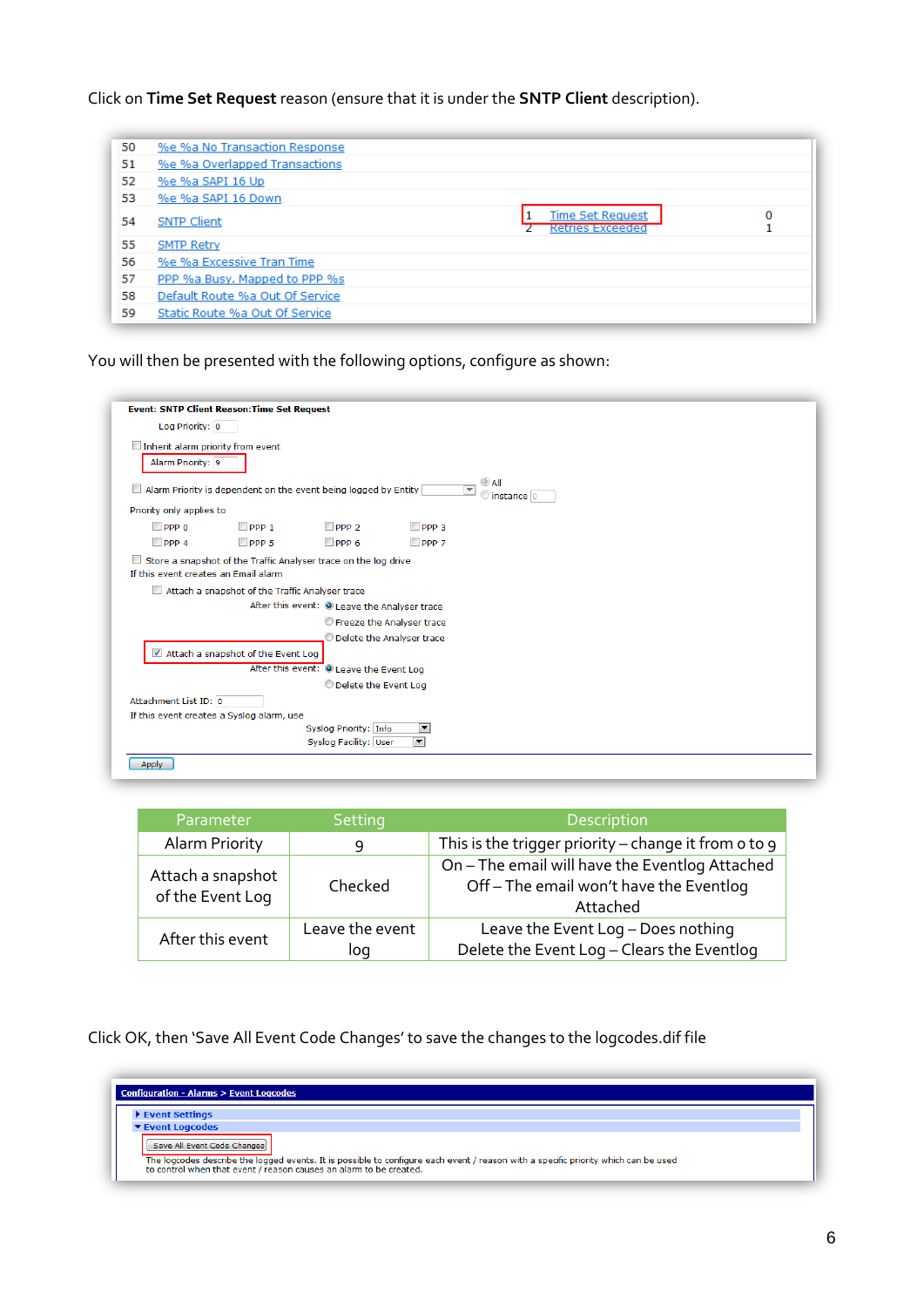## <span id="page-6-0"></span>**2.2 Configuring the Event Handler**

In the Event Handler the Email trigger priority should be set to a number the same or lower than the event trigger priority configured for the event. If the Email trigger priority is set to say 9, then every event (or event reason) with a trigger priority of 9=> will trigger an automatic email. i.e. 9, 10, 11, 12....

Navigate to **Configuration - Alarms > Event Settings** and configure the following parameters:

|                                          | Only log events with a log priority of at least 0                                   |  |
|------------------------------------------|-------------------------------------------------------------------------------------|--|
|                                          |                                                                                     |  |
| Do not log the following events:         |                                                                                     |  |
| After power up, wait 90                  | seconds before sending Emails, SNMP traps, SMS or Syslog messages                   |  |
|                                          | Include event number in the event log and Email, SNMP traps, SMS or Syslog messages |  |
| ▼ Email Notifications                    |                                                                                     |  |
| $\triangledown$ Send email notifications |                                                                                     |  |
|                                          | Send an email notification when the alarm priority is at least 9                    |  |
|                                          |                                                                                     |  |
| Send a maximum of 10                     | emails per day                                                                      |  |
|                                          | 0 emails have been sent today                                                       |  |
|                                          | Use email template file event.eml                                                   |  |
|                                          | Email To: uksupport@digi.com                                                        |  |
|                                          | Email From: WR41 demo router                                                        |  |
|                                          | Email Subject: App note demo email                                                  |  |
|                                          |                                                                                     |  |

Check the "Send email notifications" box to display Email Notifications settings

| Parameter                                          | Setting                     | Description                                                                                                              |
|----------------------------------------------------|-----------------------------|--------------------------------------------------------------------------------------------------------------------------|
| <b>Email Trigger</b><br>Priority                   | 9                           | This will trigger emails on any event with a<br>priority of 9 or higher.                                                 |
| Send a maximum<br>10<br>of <i>n</i> emails per day |                             | The maximum number of emails to send in<br>any 24 hours. (Reset at midnight and when<br>the Digi Transport is rebooted.) |
| Use email<br>template file                         | event.eml                   | Built in template, but can be changed.                                                                                   |
| Email To                                           | youraddress@yourcompany.com | The Address where you want the auto emails<br>sent                                                                       |
| <b>Email From</b>                                  | WR41 demo router            | The name of the Digi Transport sending the<br>email                                                                      |
| <b>Email Subject</b>                               | App note demo email         | The subject of the email                                                                                                 |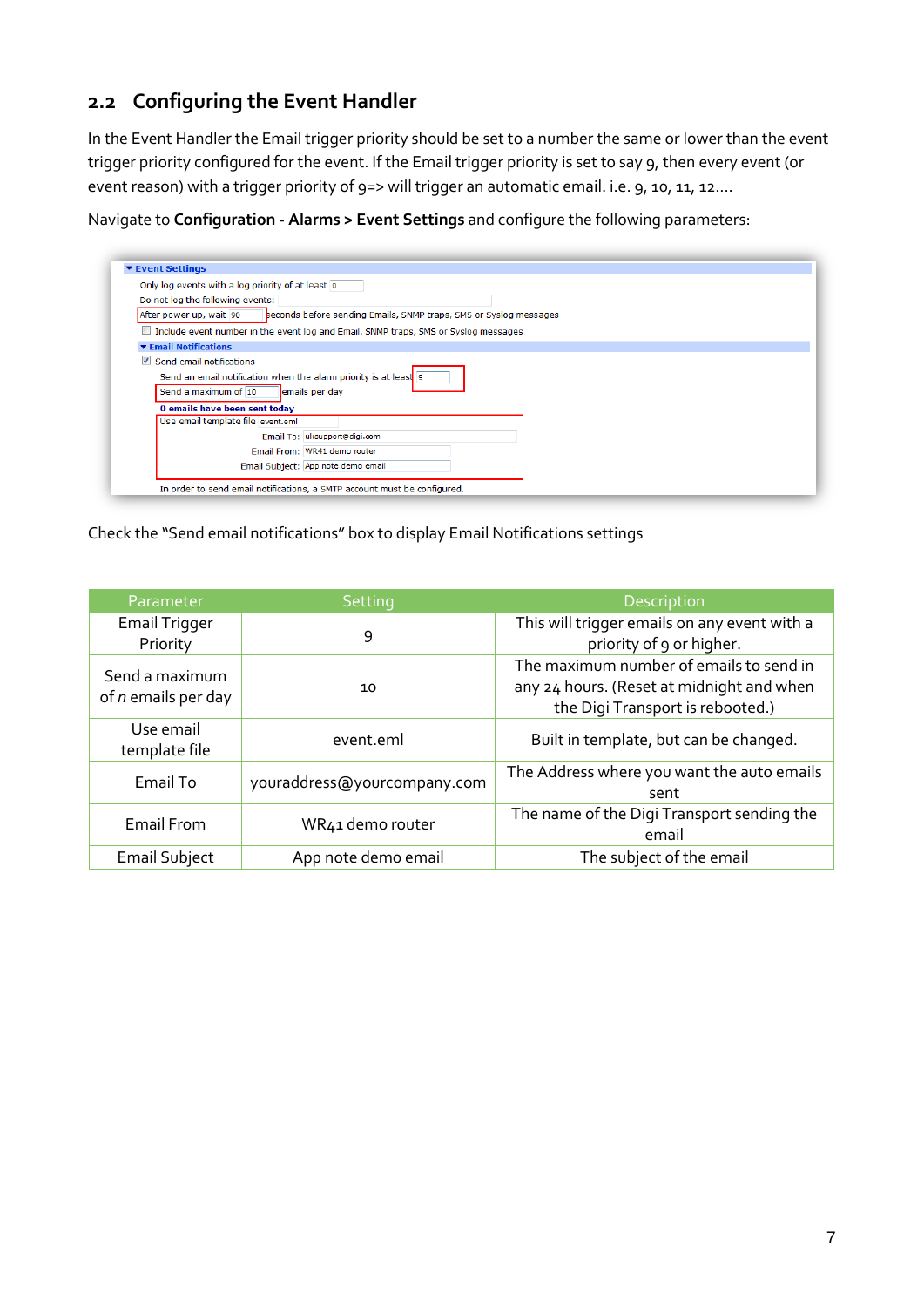### <span id="page-7-0"></span>**2.3 Configuring SMTP**

The Digi Transport's SMTP client must also be configured.

Navigate to the **Configuration - Alarms > SMTP Account** page.

| ▼ SMTP Account<br>Hostname or IP address of your SMTP Server: 195.1.1.1 |                                    | Port <sub>25</sub> |
|-------------------------------------------------------------------------|------------------------------------|--------------------|
|                                                                         | Username: user@smtp.com            |                    |
| Password:                                                               |                                    |                    |
| Confirm password:                                                       |                                    |                    |
| Display "Email From" as: WR-demo@digi.com                               |                                    |                    |
| Attachment size limit: 0                                                | $KB$ yte $ \nabla $                |                    |
| If the email template does not contain one,<br>use "Reply To" address:  |                                    |                    |
|                                                                         | Route using: Routing table         |                    |
|                                                                         | O Interface PPP<br>$\mathbf{r}$ 1  |                    |
| $\overline{\checkmark}$<br>Resend the email after 30                    | seconds if the first attempt fails |                    |
|                                                                         |                                    |                    |
| Apply                                                                   |                                    |                    |

| Parameter                                               | Setting       | Description                                                                                                                                                                            |
|---------------------------------------------------------|---------------|----------------------------------------------------------------------------------------------------------------------------------------------------------------------------------------|
| Hostname or IP<br>address of your<br><b>SMTP Server</b> | 195.1.1.1     | The IP address or host name of your ISP's or<br>your own SMTP server.                                                                                                                  |
| Server Port                                             | 25            | The port that the SMTP server listens on.                                                                                                                                              |
| Username                                                | user@smtp.com | Only if required: The SMTP username                                                                                                                                                    |
| Password                                                | password      | Only if required: The SMTP password                                                                                                                                                    |
| Display "Email                                          | WR-           | An email address from which the SMTP server                                                                                                                                            |
| From" as                                                | demo@digi.com | will accept emails from.                                                                                                                                                               |
| Attachment size<br>limit                                | 0             | Default is o (Off)                                                                                                                                                                     |
| "Reply To" address                                      | <b>Blank</b>  | This address will be inserted into the email<br>header if it is found that no reply address exists<br>in the appropriate email template or else<br>override the default reply address. |
| Route using                                             | Interface     | The route used for the SMTP server can be<br>locked to an interface or use any valid route.<br>This demo is only allowing PPP 1 to be used by<br>the SMTP client.                      |
| Interface                                               | <b>PPP</b>    | The interface through which to send the email.                                                                                                                                         |
| Interface #                                             | $\mathbf{1}$  | The interface entity.                                                                                                                                                                  |
| Retry delay (s)                                         | 30            | Retry to send the email in 30 seconds if the<br>first attempt to send fails.                                                                                                           |

If the SMTP server requires authentication, fill in the **SMTP AUTH parameters** section, otherwise leave these parameters blank.

**Note:** Configuring the interface through which the emails will be sent.

In the previous section, PPP 1 was chosen as the Interface through which the emails will be sent. If using a product with GPRS or ADSL then PPP 1 will most likely already be configured for Internet access.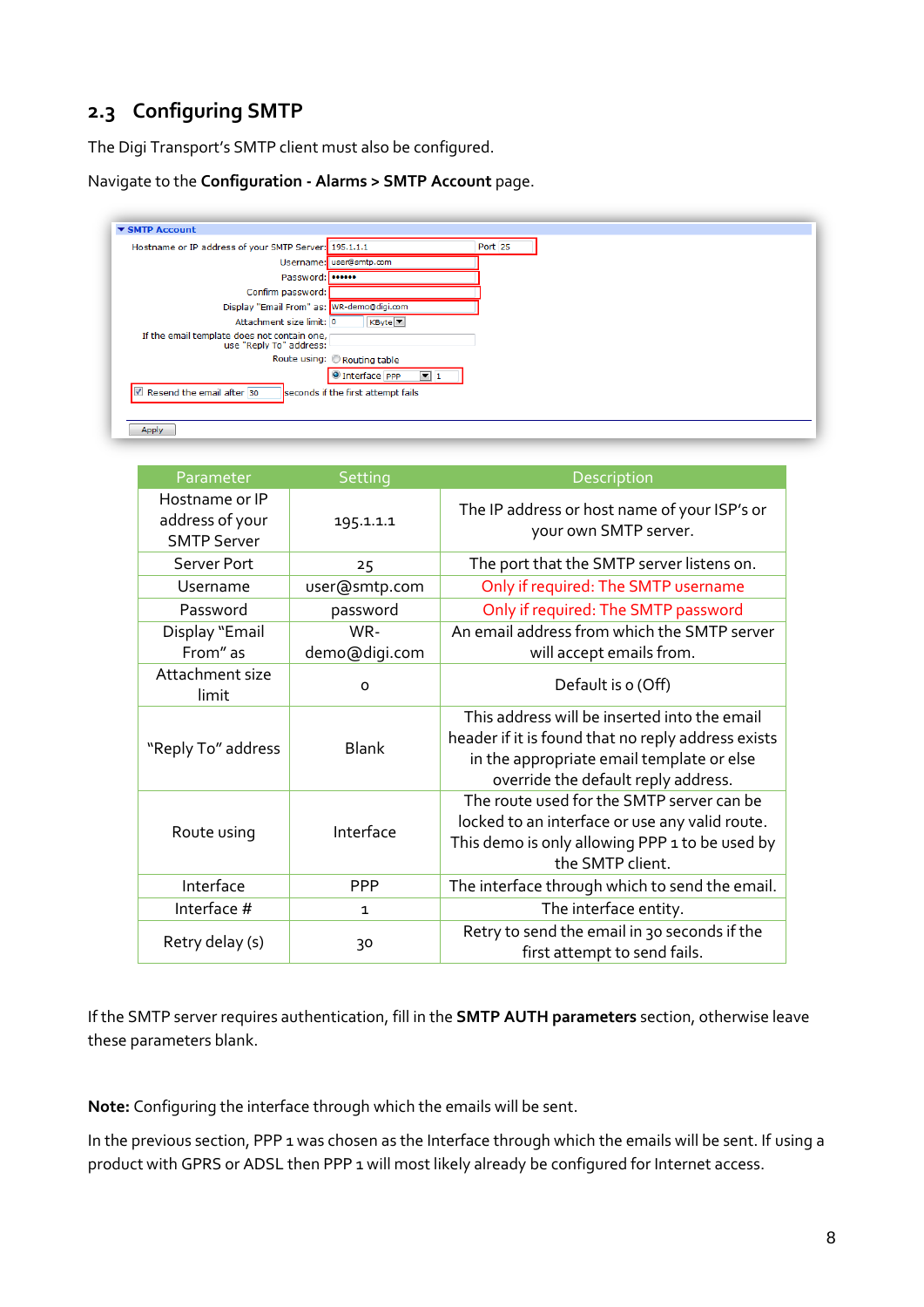## <span id="page-8-0"></span>**2.4 Configuring SNTP**

The SNTP client must be configured to request the time from an SNTP server to trigger the event.

Navigate to **Configuration - System > Date and Time > Autoset Date and Time**

Select **Use SNTP to auto-set the system time**.

| Date and Time                                                                                                                                                                           |  |  |  |
|-----------------------------------------------------------------------------------------------------------------------------------------------------------------------------------------|--|--|--|
| Current system time: 14 Mar 2012 11:51:04                                                                                                                                               |  |  |  |
| Manually set the time<br>Hours: $11$ $\overline{ }$<br>Minutes: $51$ $\triangleright$ Seconds: $4$ $\triangleright$<br>Day: $14$<br>Year: 2012<br>Month: March<br>$\blacksquare$<br>Set |  |  |  |
| Autoset Date and Time                                                                                                                                                                   |  |  |  |
| to Do not auto-set the system time                                                                                                                                                      |  |  |  |
| Use SNTP to auto-set the system time                                                                                                                                                    |  |  |  |
| SNTP Server: 95.154.209.28<br>Check on Power-Up                                                                                                                                         |  |  |  |
| Update: @ every 24<br>hours<br><b>Orandomly between</b> 0<br>and $\boxed{0}$<br>seconds                                                                                                 |  |  |  |
| Offset from GMT: 0                                                                                                                                                                      |  |  |  |
| Disable SNTP when Mone<br>is out of service<br>$\overline{\phantom{0}}$ 0                                                                                                               |  |  |  |
| Update for Daylight Saving Time                                                                                                                                                         |  |  |  |
| Start: Month:<br>$25$ $\blacksquare$<br>$1$ $\blacksquare$<br>March<br>▼<br>Hour:<br>Day:                                                                                               |  |  |  |
| End: Month:<br>$\overline{\phantom{a}}$<br>$28$ $\blacksquare$<br>October<br>$1 \n\blacktriangleright$<br>Day:<br>Hour:                                                                 |  |  |  |
| Apply                                                                                                                                                                                   |  |  |  |

| Parameter              | Setting       | <b>Description</b>                                                                 |
|------------------------|---------------|------------------------------------------------------------------------------------|
| <b>SNTP Server</b>     | 95.154.209.28 | IP address of an SNTP server                                                       |
| Check on power-<br>UD. | Yes.          | This will try to set the time on power up and<br>therefore trigger an email event. |
| Update (hours)         | 24            | This will trigger an email every 24 hours                                          |

Click **Apply**, then **save the configuration to flash**.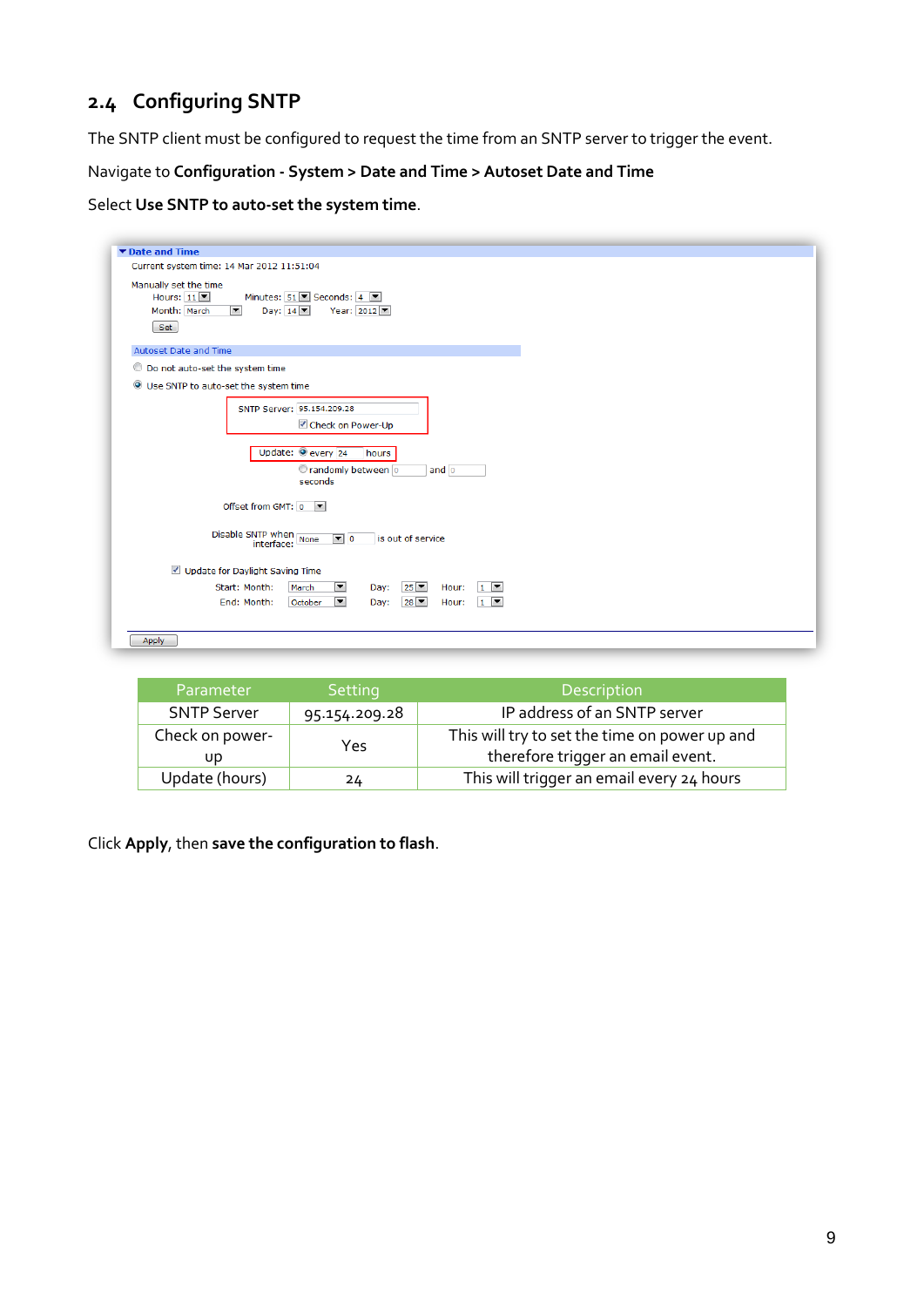## <span id="page-9-0"></span>**3 TESTING**

Make sure the configuration changes are saved to flash.

To test that the Digi Transport is configured correctly, simply reboot it.

The events in **Management - Event Log** will look similar to this:

11:44:44, 14 Mar 2012,SMTP success 11:44:30, 14 Mar 2012,Time set/changed OK 11:44:13, 14 Mar 2012,SMTP req by CMD email event.eml 11:42:53, 14 Mar 2012,SNTP Client,Time Set Request

Reading the events from bottom to top, the SNTP requests the time from the server and an email event (SMTP) is triggered by the 'Time Set Request'. The email sent from the router will have the eventlog.txt file attached. Also, due to configuring a time set request every 24 hours, a new email will be generated on the router each time.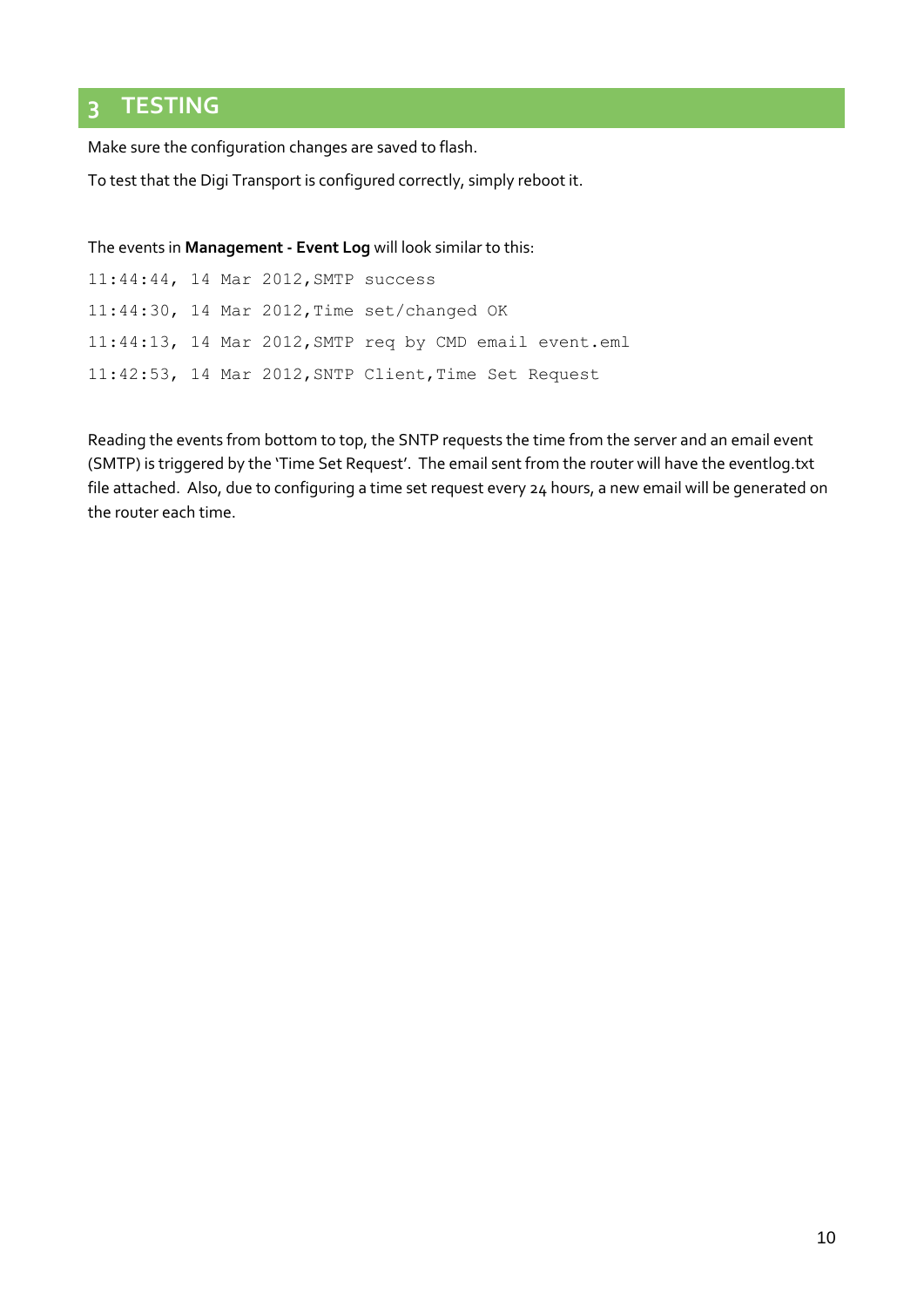## <span id="page-10-0"></span>**4 CONFIGURATION FILES**

#### <span id="page-10-1"></span>**4.1 Digi Transport Configuration Files**

This is the relevant parts of the config.dao file:

```
sntp 0 server "95.154.209.28"
sntp 0 pwrchk ON
sntp 0 dstonmon 3
sntp 0 dstonday 25
sntp 0 dstonhr 1
sntp 0 dstoffmon 10
sntp 0 dstoffday 28
sntp 0 dstoffhr 1
smtp 0 server "195.1.1.1"
smtp 0 username "user@smtp.com"
smtp 0 mail_from "user@mail.com"
smtp 0 retry_dly 10
event 0 etemp "event.eml"
event 0 emax 10
event 0 etrig 9
event 0 to "uksupport@digi.com"
event 0 from "WR41 demo router"
event 0 subject "App note demo email"
event 0 action_dly 90
```
This is the contents of the logcodes.dif file:

<span id="page-10-2"></span>R54,1,9 e,

#### **4.2 Digi Transport Firmware Versions**

This is the firmware \ hardware information from the unit:

```
Digi TransPort WR41-HXA1-DV1-XX(WR41v1) Ser#:100000 HW Revision: 7103a
Software Build Ver5146. Feb 08 2012 12:24:12 ZW
ARM Bios Ver 6.55 v36 399MHz B128-M128-F80-O100,0 MAC:00042d000000
Power Up Profile: 0
Async Driver Revision: 1.19 Int clk
Ethernet Driver Revision: 1.11
Firewall Revision: 1.0
EventEdit Revision: 1.0 
Timer Module Revision: 1.1
(B)USBHOST Revision: 1.0 
SDMMC Revision: 1.0<br>
L2TP Revision: 1.1
                    Revision: 1.10
PPTP Revision: 1.00<br>TACPLUS Revision: 1.00
                   Revision: 1.00
MODBUS Revision: 0.00 
MultiTX Revision: 1.00 
LAPB Revision: 1.12
X25 Layer Revision: 1.19
MACRO Revision: 1.0
PAD Revision: 1.4<br>V120 Revision: 1.1
                    Revision: 1.16
TPAD Interface Revision: 1.12 
GPS Revision: 1.0
```